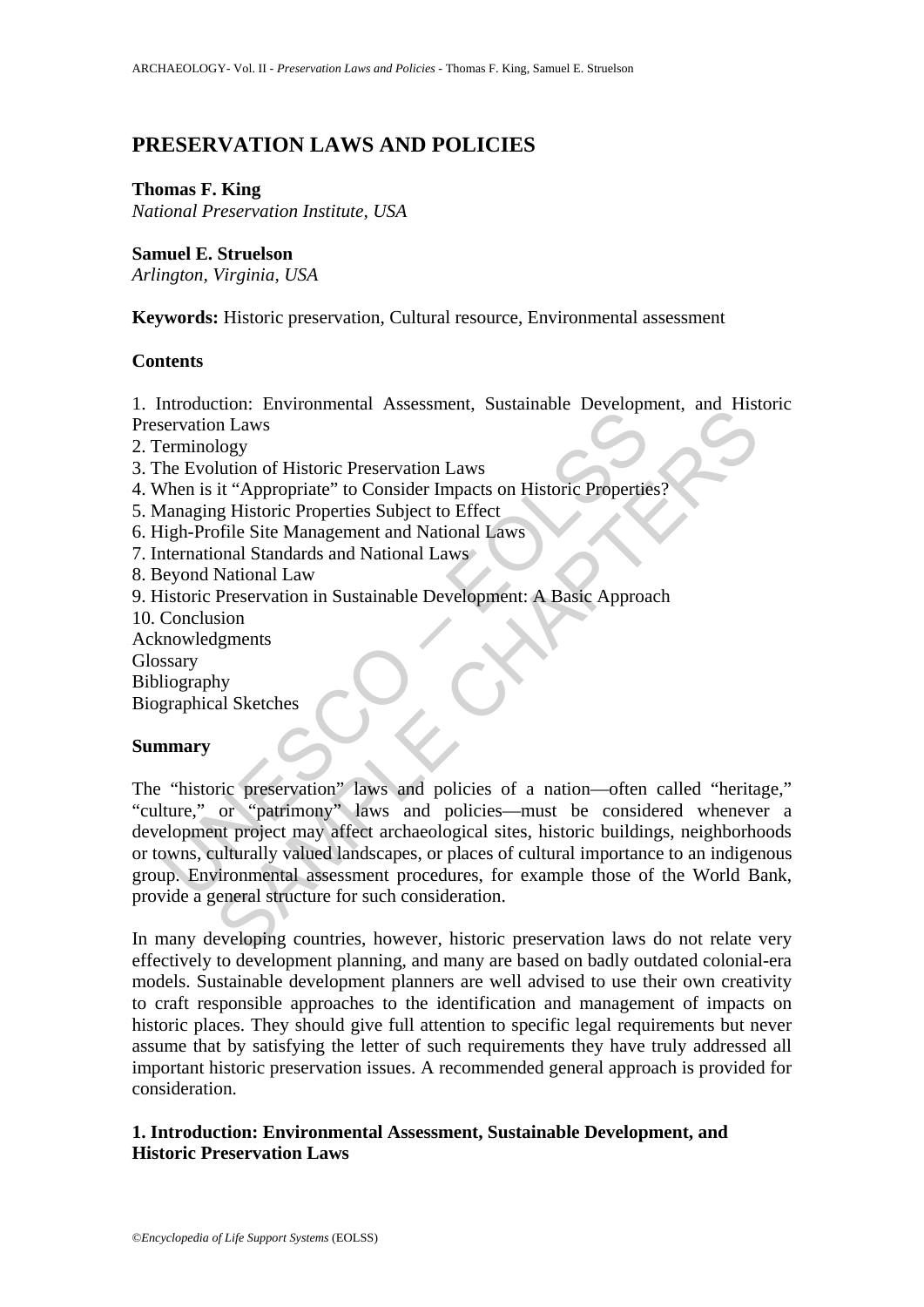"When relevant," an Environmental Assessment (EA) on a development project whose sponsors seek assistance from the World Bank must address impacts on "archaeological sites, historic monuments, and historic settlements," as well as the "traditional land... rights" of indigenous peoples. This requirement highlights the need to plan development projects—whether sustainable or not—with an eye toward protecting culturally valued aspects of the land.

Trying to protect such land resources is consistent with the logic of sustainable development for at least four reasons.

First, a program of development cannot be sustainable if it does violence to the cultural values of the people it is supposed to serve. Archaeological sites, historic monuments and settlements, and places in the land to which indigenous people have special rights, or about which they have special beliefs, often are of tremendous importance to the cultural integrity of human communities. Integrating their protection and use into development can contribute to a program's long-term viability. Conversely, failing to address their preservation may create community antagonism toward a project, or uncertainty about it. This in turn may cause the failure even of projects that, from outside the local culture, appear to be highly sustainable.

Second, attending to a people's cultural heritage underscores the legitimacy of their ancestors' ways of life, which usually featured sustainable economic and land use systems, or the study of that heritage may illustrate why past ways of life became unsustainable. Either way, a program of historic preservation can help teach the value of sustainability by linking it with the beliefs and experiences of the ancestors.

bout which they have special beliefs, often are of tremendous<br>ural integrity of human communities. Integrating their protec-<br>elopment can contribute to a program's long-term viability. Coress their preservation may create Their team contribute to a program's longitum and cultural evolution.<br>
The resources the results of the more integrating their protection and use<br>
the rean contribute to a program's long-term viability. Conversely, failing Third, even if a local community or a national government does not particularly value historic resources like archaeological sites, their scientific and humanistic study can provide historical perspectives on the feasibility of various development schemes. Such perspectives can help planners understand what has and has not worked in the past, as a guide to what may work in the future. Studies of historic properties may also reveal long-term trends and cycles in the natural and cultural environments that can be of critical importance in building sustainability. They can provide insights into what has and has not worked—what has and has not been sustainable—in the local environment.

Fourth, such resources may themselves be usable in more or less sustainable development, for example in programs of cultural tourism.

Thus, considering a project's potential impacts on places of archaeological, historical, and indigenous (or other) cultural value would be a sensible thing for planners of sustainable development to do, even if funding agencies like the World Bank did *not* require it.

But how to decide whether it is "relevant" to consider impacts on such places in the context of a given development project? For this planners often turn to the "historic preservation" laws of the host nation. Unfortunately, these laws are not always good guides; in fact, they may mislead.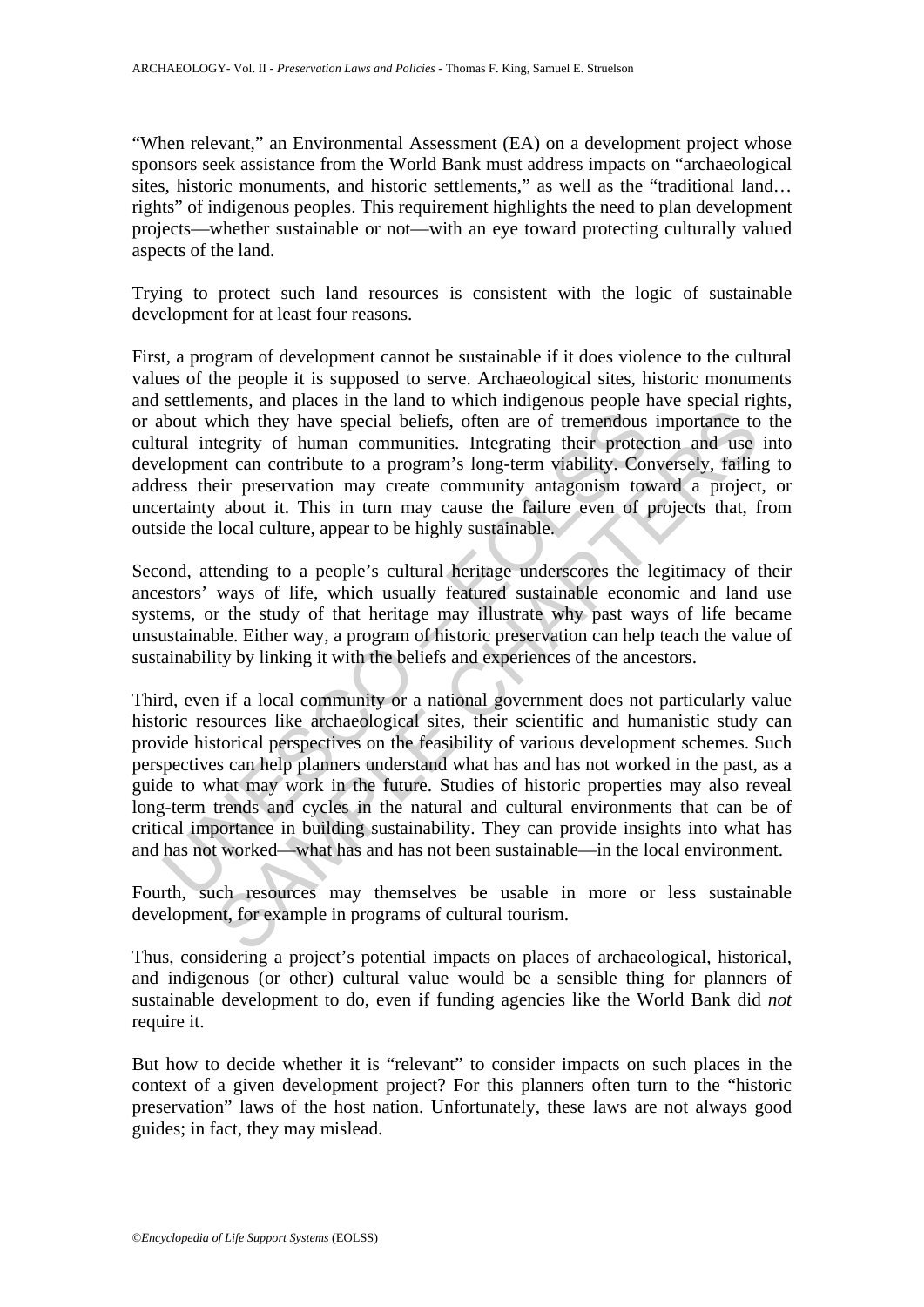The purpose of this article is to help sustainable development planners understand how to consider culturally important land resources in planning, doing so in a manner consistent with national "historic preservation" [sic] laws without being misled by such laws into making expensive and destructive mistakes. We do not attempt to provide a complete roster of national "historic preservation" laws, nor to analyze each such law; either enterprise would go far beyond the page limits within which we are working, and would probably be out of date before it is published. Instead we will discuss the general character of historic preservation laws in developing countries and identify some common implementation problems that arise in the context of development planning. We will then offer some suggestions about what sustainable development planners can do to fulfill the spirit of the laws without being misled by the letter of particular, often outmoded, provisions. We will not discuss the legal requirements of nations by name; these requirements change often, and there is no reason to single out any one nation's laws as better or worse than any other's. In fact there are many commonalities among national historic preservation laws, and they present many common challenges to development planners.

# **2. Terminology**

In the laws, regulations, and international instruments dealing with archaeological sites and other culturally valued land resources, a considerable number of overlapping terms are used. These can be sources of confusion.

Solution and the same of the same of the same of the same of the same of the same of the same of the same of the same of the same of the same of the same of the same of the same of the culturally valued land resources, a c ther or worse than any other's. In fact there are many commonalities ant<br>ter or worse than any other's. In fact there are many commonalities ant<br>sistoric preservation laws, and they present many common challenge<br>at planner The term "historic property" or "historic place" is sometimes used to embrace all land resources having cultural value—including archaeological sites, historically and architecturally important buildings, neighborhoods, and towns or villages, culturally valued rural areas, and places associated with local or national traditions. The term "historic preservation" is then used (as it is in this article) to mean the practice of managing such resources as well as managing the impacts of the modern world upon them.

To some, however, the terms "historic property" and "historic preservation" mean something much narrower, referring only to "landmark buildings" or "historical monuments."

Other terms used to embrace all or some of the various classes of "historic property" are "heritage" or "heritage resource" (like in Australia, where the term also includes certain natural resource areas), "cultural resource" (like in the U.S., where the term is sometimes taken to include non-land resources such as community cultural values), and "patrimony" (like in most Latin American countries, where the term also usually includes some literary resources).

For purposes of this article, we use the term "historic property" to include all types of culturally important land resources—historic and "prehistoric" (that is, pre-literate) archaeological sites, historic works of architecture, historic monuments, places of spiritual importance to indigenous groups—essentially all pieces of physical space that may have some sort of cultural importance. We use the term "historic preservation" to embrace a wide range of legally defined, constrained, or required activities relating to